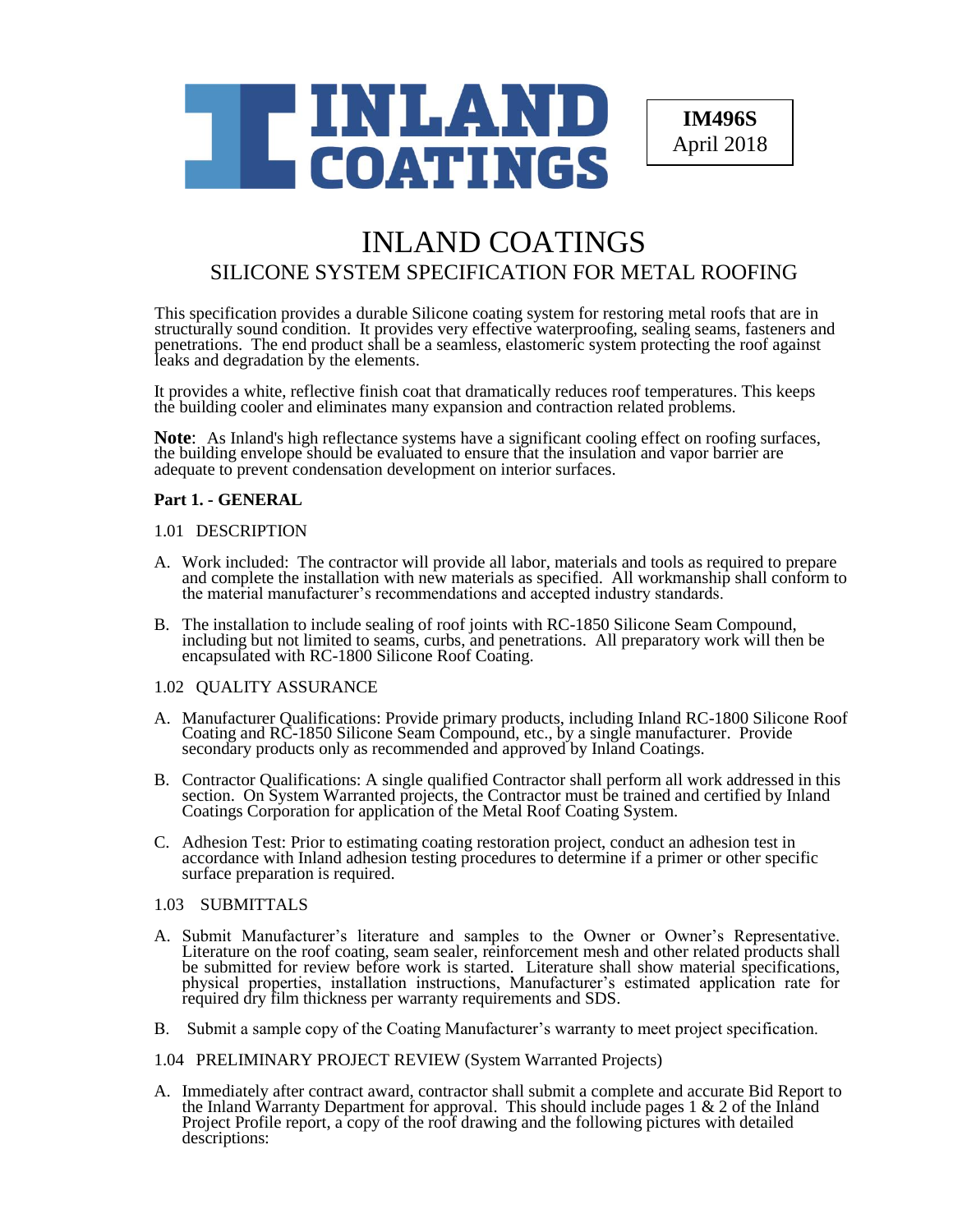- 1. Distant shot of entire building.
- 2. Roof height shot of overall project.
- 3. Close-up of horizontal and vertical seams.
- 4. Any unusual flashing or problem areas.

## 1.05 JOB CONDITIONS

- A. Proceed with roofing work only when existing and forecasted weather conditions will permit work to be performed in accordance with manufacturer's requirements as follows:
	- 1. Do not begin work if rain is expected within six hours of application.
	- 2. Do not begin work if surface temperature is above 120 degrees Fahrenheit or below 40 degrees Fahrenheit, or when the dew point is less than 5 degrees Fahrenheit above the surface temperature.
	- 3. No moisture, dirt, oils or other contaminates can be present when applying products.
	- 4. Do not atomize coating when wind velocity is above 15 m.p.h.

## 1.06 FIELD QUALITY CONTROL

- A. The overall weather conditions, including roof surface temperature, ambient air temperature, relative humidity, dew point and wind velocity shall be recorded daily by the Contractor on the Project Profile form.
- B. Inspections: A minimum of two (Beginning and Final) inspections, by an approved manufacturer's representative, will be required on all projects requiring a System Warranty. The first shall be conducted at the beginning of the project after all surface preparation is completed and prior to the application of any Inland products. The Final inspection will be conducted at the end of the project, after all product applications are completed.
- C. Verification of Coating Thickness: The wet film thickness shall be measured and recorded daily, along with the quantity of product and total square feet applied.

## 1.07 WARRANTY

Provide Inland Product or System Warranty per the requirement of the Building Owner and/or Architect. In order to obtain any Inland System Warranty, the following conditions apply:

- A. Determination of the appropriateness of the Inland Roofing System for any given metal roof must be obtained from Inland's Warranty Department prior to offering any Inland System Warranty. Inland will refuse to offer a warranty on any Inland System being installed over an unfit, unsound or inappropriate substrate. A project approval letter must be received from Inland prior to beginning a System Warranted project.
- B. The Inland Roofing System must be applied to the full area of the roof. A System Warranty will not be issued for installations over a section of any roof unless otherwise approved in advance by the Inland Warranty Department.
- C. Contractor shall provide Inland Warranty Department at least two (2) weeks notice for scheduling of on-site technical support or inspections.
- D. All gutters and roof areas which pond water for more than 48 hours after precipitation ceases are excluded from the coverage under the Inland Warranty.
- E. All required forms, applicable warranty fees and the completed Warranty Registration Form, signed by the Contractor and Building Owner, must be returned to the Inland Warranty Department no later than 30 days after the completion of the project.

## 1.08 PRODUCT HANDLING

A. Deliver only approved materials to the job site. Deliver materials in original sealed containers with seals unbroken and labels legible and intact.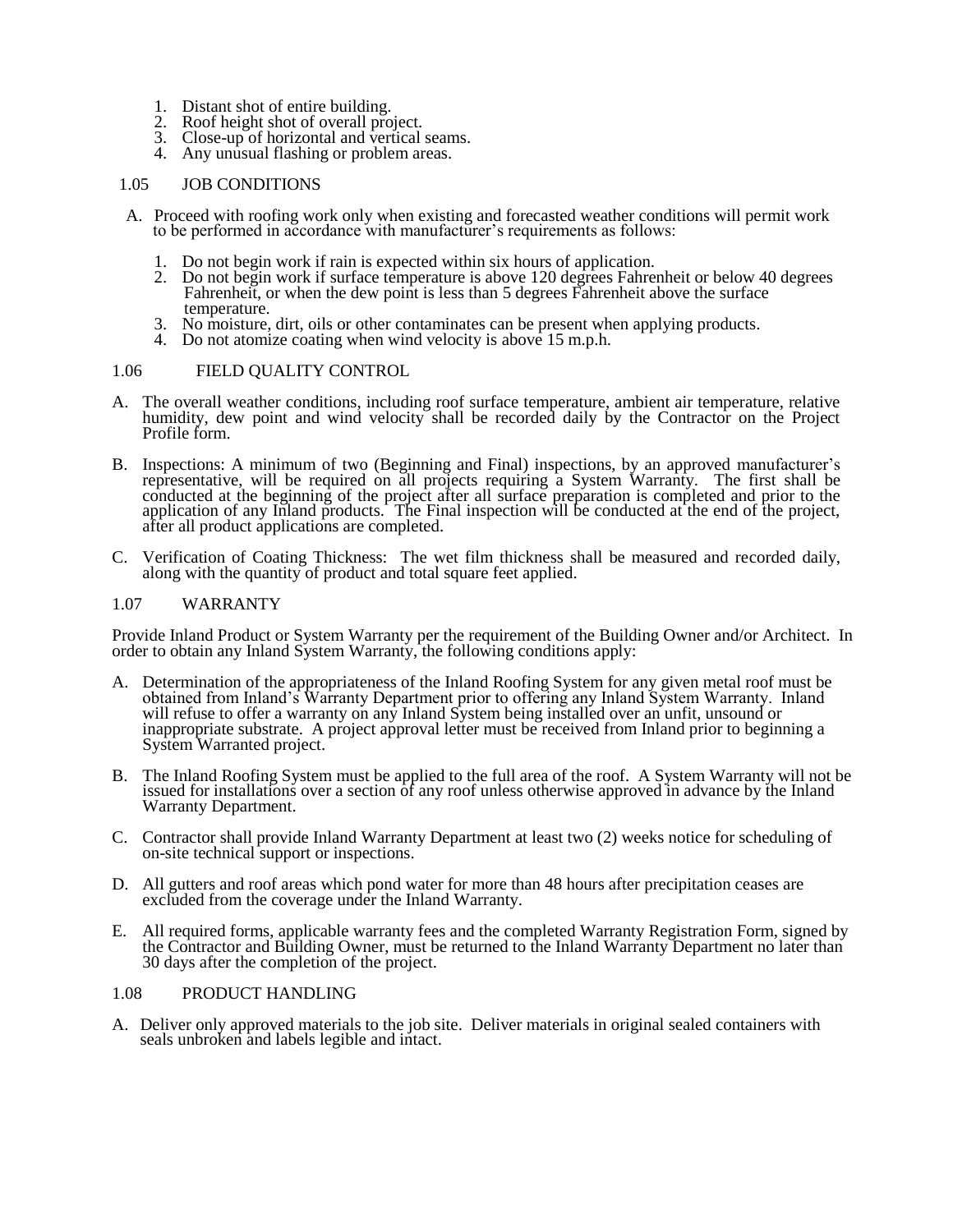- B. Store and handle materials in a manner that shall ensure there is no possibility of contamination. Store in a dry, well-ventilated, weather-tight place, at temperatures between  $50^{\circ}$  F and  $90^{\circ}$  F. Do not stack material pallets more than two high. Do not subject existing roof to unnecessary loading of stockpiled materials. In all cases the storage and handling of materials shall conform to the requirements of the manufacturer and all applicable safety regulatory agencies.
- C. Any damaged materials, or materials not conforming to the specific requirements, shall be rejected by the owner. Rejected materials shall be immediately removed from the job site and replaced at no cost to the owner.

## **Part 2. PRODUCTS**

## 2.01 SILICONE ROOF COATINGS

- A. Silicone Roof Coating products physical specifications and minimal performance criteria shall be as follows:
- 1. RC-1800 Silicone Roof Coating

Tack Free Time:  $1 - 2$  hours Elongation: 500 percent (ASTM D-2370) Tensile Strength: 200 PSI (ASTM D-2370) Solids Content – 90% (ASTM D-2697) Reduction: None

2. RC-1850 Silicone Seam Compound

Tack Free Time:  $1 - 2$  hours Elongation: 230 percent (ASTM D-412) Tensile Strength: 220 PSI (ASTM D-412) Reduction: None Specific Gravity: 1.04<br>Flash Point: 101°F. Flash Point:

3. RPM Series Polyester Mesh

Stitchbonded polyester mesh for reinforcement of seams and penetrations. Provides high strength and good elongation and conforms well to irregular surfaces.

Tensile Strength: 57.1 PSI (ASTM D1682) Elongation: 61% (ASTM D1682) Mullen Burst: 176 lbs. (ASTM D3786) Trapezoid: 16 lbs. (ASTM D1117)

4. RC 300 Roofing Cleaner/Degreaser

An alkaline cleaner that is biodegradable and non-flammable, which cleans and degreases various roofing surfaces.

- 5. RC 1875 Roof Sealer
- A. Light Gray, flexible coating for use on asphaltic surfaces to prevent bleed and discoloration.

Drying Time:  $1 - 2$  hours Coverage Rates: 100 sq. ft/gal Reduction: None Volume Solids: 55%

## 2.02 Manufacturer

A. The following roof coating manufacturers have been approved for the project. No substitutions by secondary, indirect manufacturers will be allowed.

1. Inland Coatings 26259 Hwy 6 P.O. Box 247 Adel, IA 50003 (800) 456-8467 www.inlandcoatings.com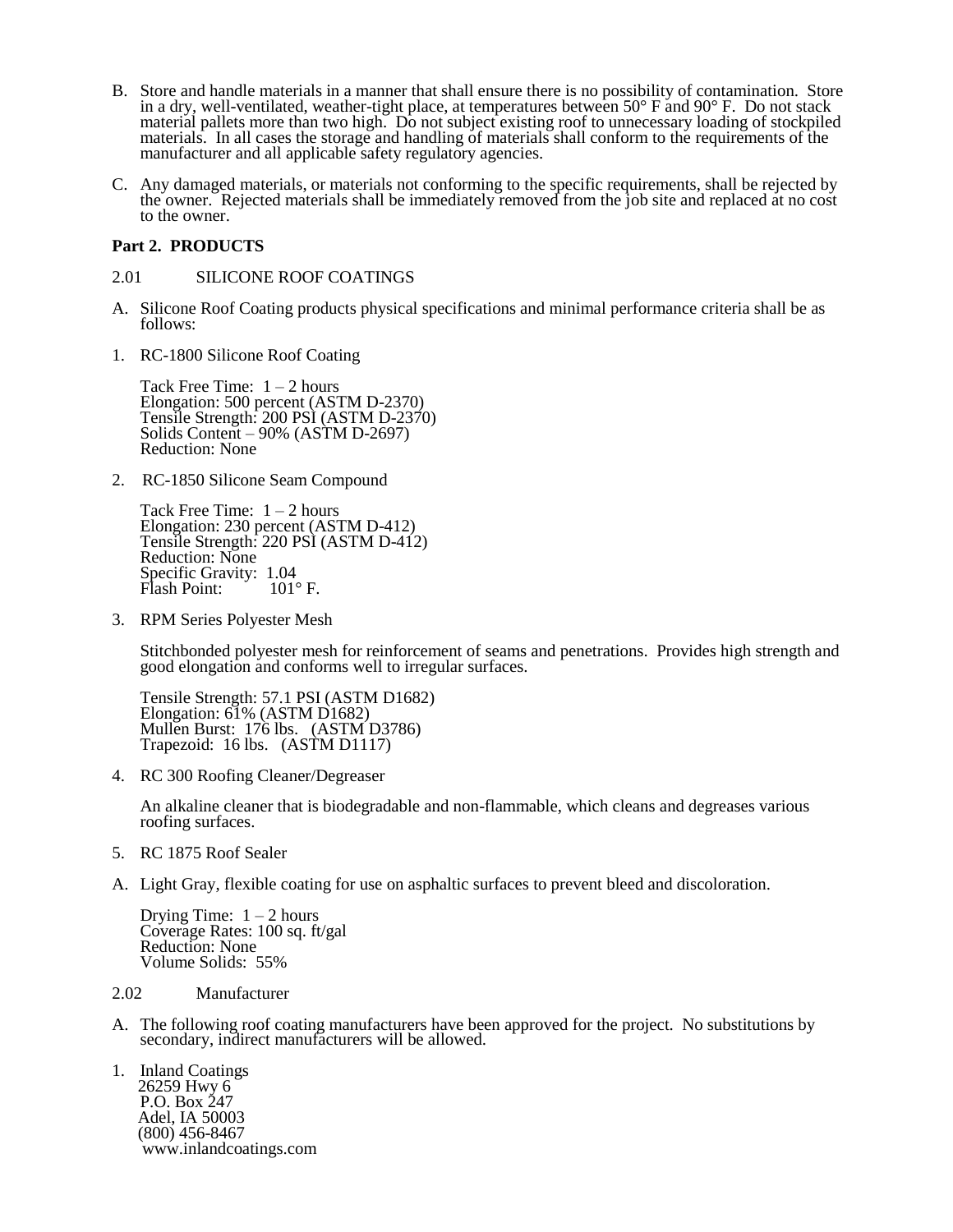B. Other manufacturers requesting approval must submit acceptable information certifying that they are the direct manufacturer from raw material into the specified product and meet the performance criteria required.

## **PART 3.0 - INSTALLATION**

- 3.01 Surface Preparation
- A. Examine substrate to receive new roofing. Do not proceed with installation of the Inland Roofing System until unsatisfactory conditions have been corrected in a manner acceptable to the manufacturer (Inland Coatings Corporation).
- B. Contractor shall address the following:
	- Treatment of large gaps and cracks
	- Treatment of ponding water areas
	- •Thorough cleaning
	- Miscellaneous items
- C. Treatment of Excessive Gaps: All large gaps (1/16" or larger) existing between roof panels must be closed or made flush with self-drilling fasteners w/washers. All other gaps larger than 1/16" must be either closed with self-drilling fasteners w/washers, or filled with backer rod or urethane foam.
- D. Treatment of Ponding Water Areas: Contractor shall make every effort to mechanically eliminate all ponding water areas on the roof prior to application of products ("ponding water" is defined as water which does not properly drain and remains for more than 48 hours after precipitation stops). This may include the installation of crickets, condensation lines from HVAC units, etc.
- E. Repair of Dented / Damaged Panels: Applicator shall repair dented and/or damaged metal roof panels. Dents shall be mechanically removed to the maximum extent possible. If ribs are cracked, Contractor shall cover the broken rib area with RC-1850 Silicone Seam Compound and RPM 400 (4<sup>35</sup>) Polyester Mesh.
- F. Re-tightening and Replacement of Fasteners: All fasteners must be re-tightened, secured or replaced, as necessary. All stripped fasteners must be replaced with larger diameter fasteners w/washers. All missing fasteners must be replaced.
- G. Thorough Cleaning / Removal of Existing Paints and Coatings: Metal substrate must be pressurewashed with clean water. A minimum working pressure of 3,000 psi shall be used to remove all dirt, dust, previous paints/coatings which are delaminating and waste products (oil, oil-based roof cements, solvents, grease, animal fats, etc.). A rotary spray tip and/or the use of Inland RC 300 Cleaner/Degreaser will improve metal panel cleaning. All existing silicone-based sealants must be completely removed from roof substrate prior to application of products. Allow roof to dry thoroughly before application of Inland products.
- H. Treatment of Residual Asphalt: Installer shall make every effort to remove asphaltic roofing elements. Removal efforts must include use of methods such as pressure-washing, scrapers, wire brushes, power wire-wheels, or other similar tools. Residual asphaltic areas are to be coated with Inland RC-1875 Roof Sealer.
- I. Treatment of Rust Areas: All rust areas must be thoroughly cleaned to prevent further deterioration of the metal roof panels. Remove all loose, flaking or powdery rust by wire brushing if it has not been removed during the pressure washing.
- J. Air conditioning units, blowers and evaporative coolers shall be disconnected or otherwise modified to prevent contaminating the roof surfaces with water or condensation, and to prevent solvent fumes from entering the building.

#### 3.02 SEAMS, FASTENERS AND PENETRATIONS (Mandatory on System Warranties) (**Method 1- No mesh required**)

**NOTE:** All gaps larger than 1/16" existing between roof panels, flashings, penetrations, etc. must be stitch screwed closed or reinforced using Method 2.

A. **Fasteners:** Coat all fasteners with a liberal amount of RC-1850 Silicone Seam Compound. All fasteners must be totally encapsulated.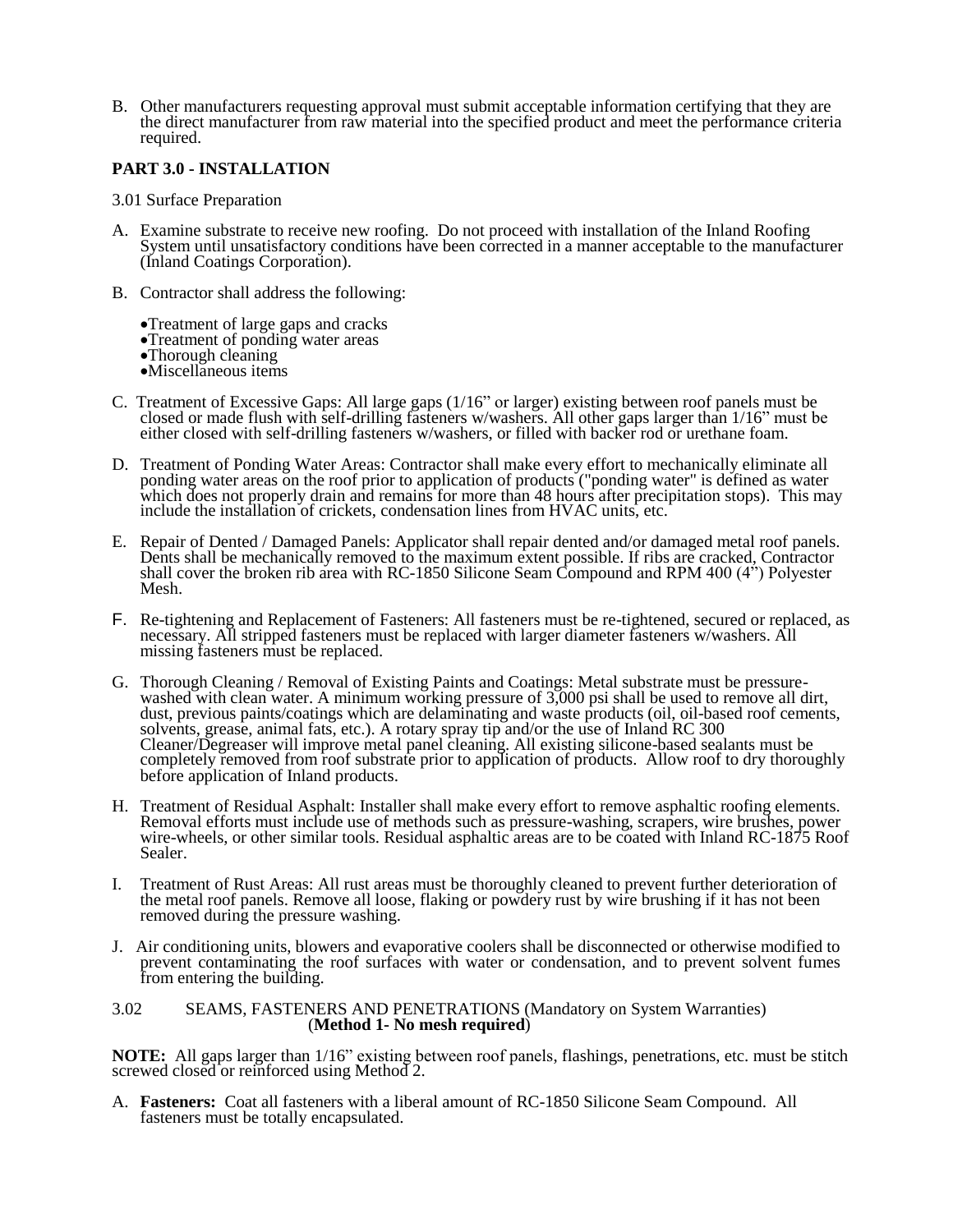- B. **Vertical Seams:** Gaps smaller than 1/16" do not require the use of reinforcing mesh and can be sealed with RC-1850 Silicone Seam Compound. All vertical seams should be coated with RC-1850 Silicone Seam Compound at a coverage rate of 26 sf/gal. (A 3" wide pattern should yield 105 lft/gal @ 55 mils DFT). This to be accomplished in a one-coat process, with the RC-1850 back-brushed into the seam and the seam area filled and free of voids.
- 1. The application of RC-1850 Silicone Seam Compound should be centered on the metal seam, overlapping an adequate distance on either side of the seam.
- C. **Horizontal Seams:** All horizontal seams should be coated with RC-1850 Silicone Seam Compound at a coverage rate of 26 sf/gal. (A 5" wide pattern should yield 64 lft/gal @ 55 mils DFT). The RC-1850 should be back-brushed into the seam and the seam area filled and free of voids.
- 1. The application of RC-1850 Silicone Seam Compound should be centered on the metal seam, overlapping an adequate distance on either side of the seam.
- D. **Penetrations and Flashings:** Flash all curbs, crickets, rakes, parapet walls, ridgecaps, vent pipes, pinholes on metal panel, skylights, etc. with RC-1850 Silicone Seam Compound at a coverage rate of 26 sf/gal. (A 5" wide pattern should yield 64 lft/gal @ 55 mils DFT).
- E. **Gutters:** Apply RC-1850 Silicone Seam Compound to all gutter seams at a coverage rate of 26 sf/gal. (A 5" wide pattern should yield 64 lft/gal  $@$  55 mils DFT).

#### 3.03 SEAMS, FASTENERS AND PENETRATIONS (Mandatory on System Warranties) (**Method 2 with RPM Series Polyester mesh**)

- A. **Fasteners:** Coat all fasteners with a liberal amount of RC-1850 Silicone Seam Compound. All fasteners must be totally encapsulated.
- B. **Vertical Seams:** All vertical seams should be coated with RC-1850 Silicone Seam Compound at a coverage rate of 26 sf/gal. (A 3" wide pattern should yield 105 lft/gal @ 55 mils DFT). The above coverage rates are to be achieved in a two-coat application, with the first coat back-brushed into the seam, with the seam area filled and free of voids.
- 1. The application of RC-1850 Silicone Seam Compound should be centered on the metal seam, overlapping an adequate distance on either side of the seam.
- 2. Embed RPM 200 Polyester Mesh (2" wide) into the seam compound. Back-brush the RPM 200 using a stiff bristle brush to prevent wrinkling or air pockets under the fabric. Allow seam area to cure a minimum of two hours. A liberal second coat of RC-1850 is then applied over the RPM 200 Polyester Mesh.
- C. **Horizontal Seams:** All horizontal seams should be coated with RC-1850 Silicone Seam Compound at a coverage rate of 26 sf/gal. (A 5" wide pattern should yield 64 lft/gal @ 55 mils DFT). The above coverage rates are to be achieved in a two-coat application.
- 1. The application of RC-1850 should be centered on the metal seam, overlapping an adequate distance on either side of the seam to accommodate the width of the polyester mesh.
- 2. Embed RPM 400 Polyester Mesh (4" wide) into the seam compound. Back-brush the RPM 400 polyester using a stiff bristle brush to prevent wrinkling or air pockets under the fabric. Allow seam area to cure a minimum of two hours. A liberal second coat of RC-1850 Silicone Seam Compound is then applied over the RPM 400.
- D. **Penetrations and Flashings:** Flash all curbs, crickets, rakes, parapet walls, ridgecaps, vent pipes, pinholes on metal panel, skylights, etc. with RC-1850 Silicone Seam Compound at a coverage rate of 26 sf/gal. (A 5" wide pattern should yield 64 lft/gal @ 55 mils DFT), then embed RPM 400 Polyester Mesh (4" wide). Allow to cure for a minimum of two hour and cover the RPM 400 mesh with a liberal second coat of RC-1850 Silicone Seam Compound.
- E. **Gutters:** Apply RC-1850 Silicone Seam Compound to all gutter seams at a coverage rate of 26 sf/gal. (A 5" wide pattern should yield 64 lft/gal  $\omega$  55 mils DFT). The above coverage rates are to be achieved in a two-coat application, with RPM 400 embedded into the first coat. Gutter must be clean and dry before application.